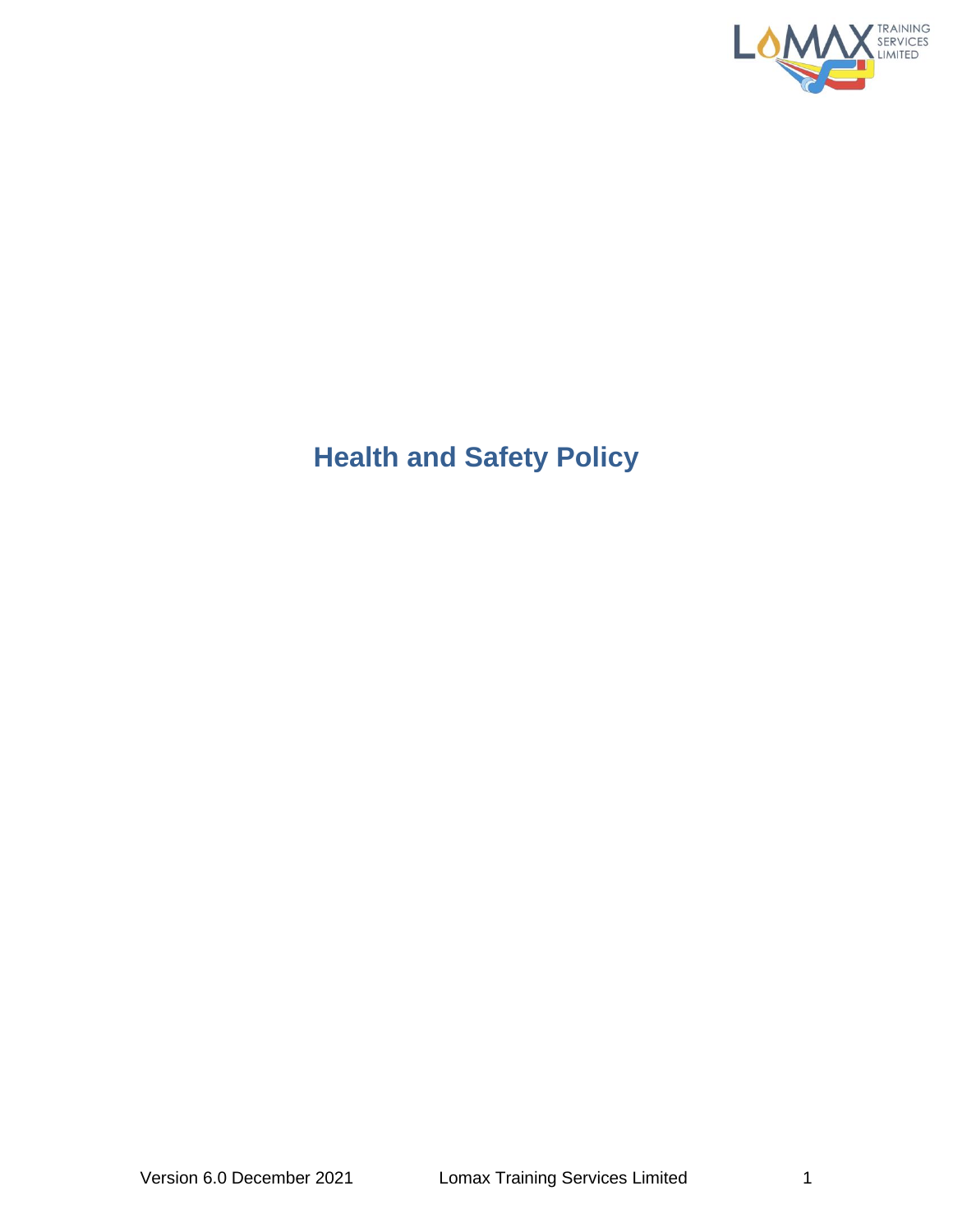

## **Purpose**

The Health and Safety Policy has been produced by the Director and defines the Company's general objectives, organisation and arrangements as required by Section 2 (3) of the Health and Safety at Work Act 1974.

## **General Policy**

It is policy of Lomax Training Services Limited:

- To safeguard the health, safety, and welfare of all its employees, clients, apprentices, and learners whilst at work and to provide them, so far as is reasonably practicable, with working environments which are safe and without risks to health.
- To have an appointed health & safety representative responsible for health & safety
- To conduct its undertakings in such a way as to ensure, so far as is reasonably practicable, that people not in its employment but who may be affected by our operations are not exposed to risks to their health and safety.
- To recognise its obligation to meet relevant legislative requirements pertaining to health and safety, which apply to the Company's undertakings. These requirements will be regarded as minimum standards.
- To produce and implement a health and safety training programme which promotes the development of personnel as a key resource within the Company and to ensure that they are competent to carry out their duties and committed to carrying out this policy.
- To provide and develop an organisation with clearly defined responsibilities, which actively supports risk management and promotes the involvement of all members of the organisation, including associates and learners towards continuous health and safety improvements.
- To deliver training under the control of preventative and protective measures which have been specified because of systematic hazard identification and suitable and sufficient risk assessment.
- To review the Health and Safety Policy at regular intervals to reflect the requirements of new legislation and business developments, this will be reviewed at least annually.
- To bring the contents of the Health and Safety Policy to the attention of all employees, from initial induction and by ongoing staff meetings and training.
- To ensure that when new substances, plant, machinery, and equipment are introduced into the Company, that adequate risk assessments are executed. To determine the level of guidance, instruction, training, and supervision that will be required to enable them to be used safely.
- To ensure that associates undertaking work for the Company are informed of the relevant standards required and are monitored to ensure compliance.
- To promote good health amongst employees and be concerned with the prevention of occupational disorders and diseases.
- To undertake investigations into accidents and incidents to establish root causes and to enable suitable and effective corrective action to be taken, as per RIDDOR guidance.